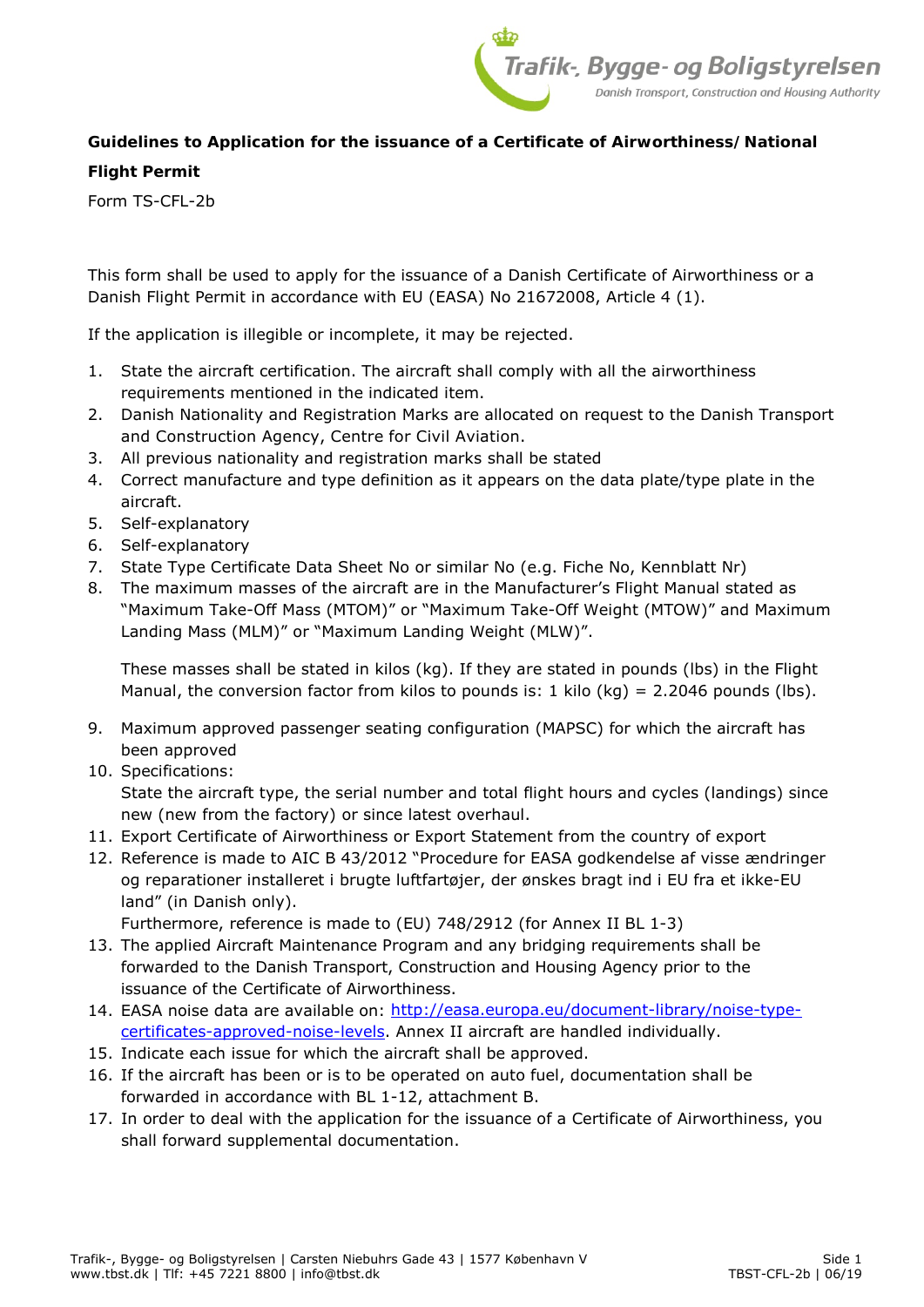The Danish Transport, Construction and Housing Agency has elaborated 5 attachments in order to clarify what documentation is requested. The content of these attachments differs due to the origin and the certification basis of the aircraft

The applicable checklist shall be filled out and sent attached to the application form.

You shall account for each item in the left column either by indicating that the document is attached or by filling in/giving an explanation for missing or partly missing documents or by putting down an N/A if the document is not relevant for the application.

Copies of the requested documentation shall be attached to the application. Each document shall be numbered with the corresponding number on the applicable attachment.

Supplemental information to the items in attachments 1-5:

## **Ad 7. Noise Certification**

If the aircraft is covered by the requirement for noise certification, documentation that the requirements in EF 748/2012 are fulfilled shall be attached.

## **Ad 9. Aircraft Flight Manual**

The Manufacturer's approved Flight Manual for the aircraft (Flight Manual, Pilot's Operating Handbook, Owner's Manual or similar). If the manufacturer has issued other instruction manuals on how to operate, handle or load the aircraft, they shall be attached to the application (Operating Manual, Crew Manual, Weight and Balance Manual, Loading Manual or similar).

The manufacturer's manual shall be up-to-date with the applicable revisions and the required supplements for installed supplemental type certificates (ST/STC) and any installed optional equipment. It shall be evident from the manufacturer's Flight Manual which supplements that are non-applicable. As an alternative mean, the non-applicable supplements shall be removed from the Flight Manual.

In addition to the manufacturer's Flight Manual there shall be an updated Weight and Balance Follow-up, cf. Form TS-CFL-51. It is recommended to use the manufacturer's weight and balance form, if available.

#### **Ad 12. Basic Specification**

The Aircraft Basic Specification shall be filled in/updated in accordance with the equipment, incl. avionics, installed in the aircraft cf. Form TS-CFL-03.

#### **Ad 31. Technical documentation**

The technical documentation usually comprises the complete technical logbook system (logbooks/other approved electronic data systems) since manufacture (new from the manufacturer). If the technical history of the aircraft is incomplete, a Certificate of Airworthiness/National Flight Permit can only be issued when we have received an approved